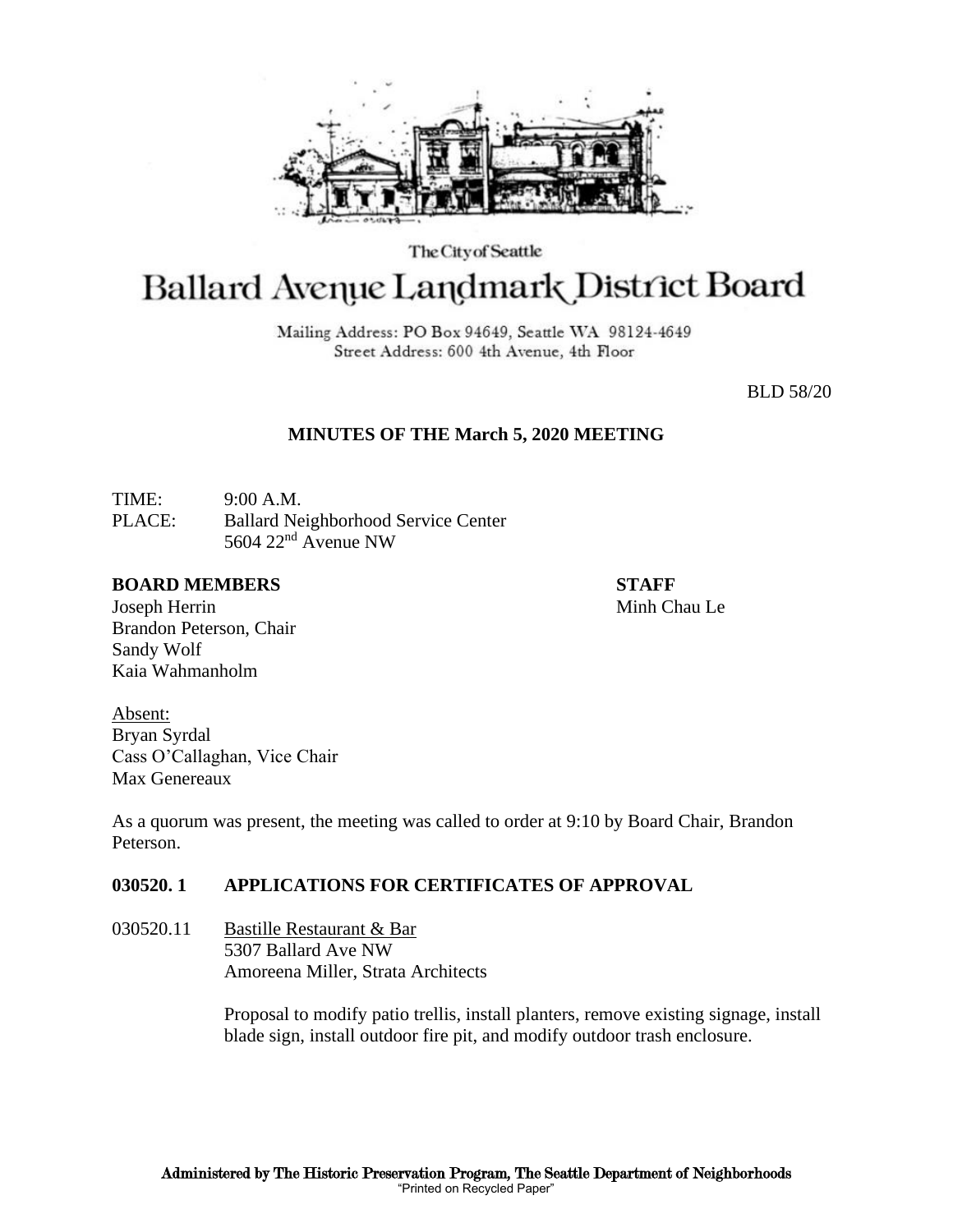Staff Report: The Staff cited the following relevant guidelines: "Landscaping", "Signs".

Applicant comment: The applicant presented details of the proposal and provided color and material samples.

Public Comment: There was no public comment

 Sandy Wolf stated the application conformed to the "Signs" and "Landscaping" guidelines.

Joe Herrin stated that the drawings presented did not depict the 4" by 4" grid materials physically presented and that intermediary support would be needed for the grid overhead. The applicant acknowledged the omission.

Sandy Wolf stated the proposed raw steel grid met guidelines regarding building decoration.

Sandy Wolf made a motion to approve the application with the condition that the plans be revised to reflect the addition of 4" by 4" raw steel grid overhead on the patio and the inclusion intermediary supports for the grid structure. Joe Herrin seconded the motion.

4/0/0 Motion approved

## **030520.2 BOARD BUSINESS**

There was no Board business.

### **030520.3 APPROVAL OF MINUTES**

October 3, 2019 minutes were approved as amended. November 7, 2019 minutes were approved. December 5, 2019 minutes were approved.

# **030520.4 REPORT OF THE CHAIR**

There was no report of the chair.

#### **030520.5 STAFF REPORT**

Staff acknowledged compliance complaints received and stated a desire to develop a sustainable approach to compliance monitoring that would be more equitable than a complaint-based model.

Joe Herrin made a motion to adjourn the meeting. Brandon Peterson seconded the motion.

9:55 a.m. The meeting was adjourned.